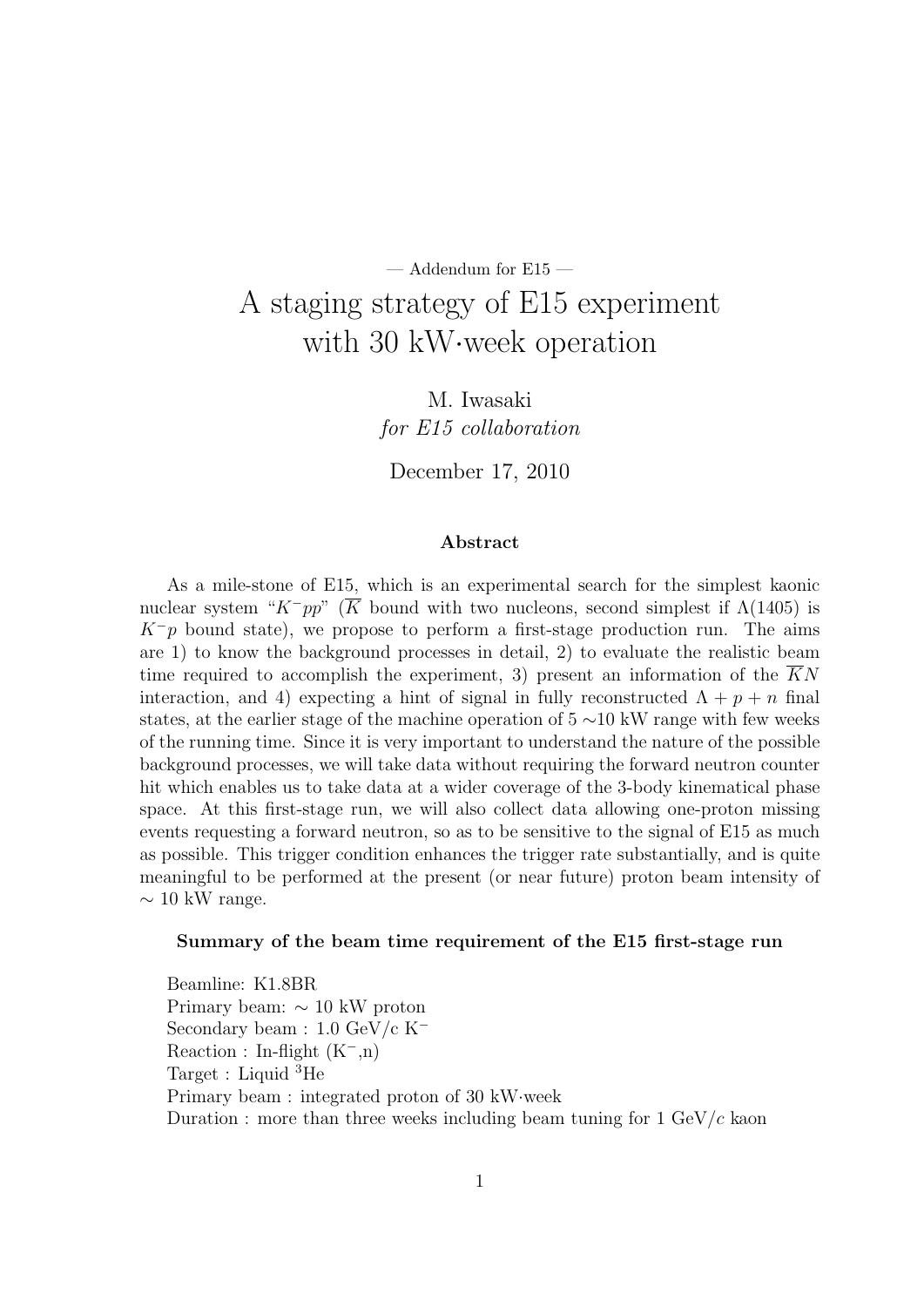### **1 Introduction**

An important motivation, to apply the staging strategy for E15, came from new theoretical calculation given by Koike and Harada [1, 2]. In their spectral functions of (*K−*, *n*) reaction at 1 GeV/*c*, the cross section of the integrated yields of neutrons below *K*<sup>−</sup>*pp* formation threshold could be as large as  $\sim$  3 mb/sr in the forward direction. They applied a variety of  $\overline{K}N$  interactions, although the yields are almost equal over the wide range of applied interactions. They reported, in  $(K^-, n)$  reaction at 1 GeV/*c*, the backward recoil nature of kaon with forward neutron emission enhances the formation cross section substantially in kinematic reason, in the case of light nuclei compared to the medium-heavy target. This formation cross section is actually one *∼* two order of magnitude bigger than the assumption we made at the E15 proposal submission. In fact, the absolute cross section is one of the most difficult quantity to be evaluated reliably. However, it suggests the importance of multi-step accomplishment of E15 to know the order of the cross section, therefore we wish to perform the first step as early as possible. We are also motivated by the data lately published by DISTO group [8, 9], which exhibits an extremely huge peak structure in a Λ*p* invariant-mass spectrum and a  $K^+$  missing-mass spectrum from  $pp \to \Lambda p K^+$  events. The observed peak locates at a mass  $M = 2267 \pm 2 \text{ MeV}/c^2$  and has a width of  $\Gamma = 118 \pm 8 \text{ MeV}$ . If this is the kaon bound state, the  $K^-$  binding energy  $B_K$  is  $\sim 100$  MeV. The paper claims that such a large formation cross section in the *pp* reaction gives an evidence for the dense *K−pp* state, as predicted in [11]. It implies that the  $\Lambda p$  could be a dominant decay branch of *K−pp*.

Another important fact is that it is quite important to study the reaction channels associated with two nucleons in  ${}^{3}He(K^{-}, n)$  reaction at 1 GeV/*c*. Even if one select the final state to be Λ*pn*, the forward energetic neutron could be produced not only by the formation of *K−pp* state, but also by the following two processes:

- $KNN \rightarrow \Lambda N$  reaction, followed by the scattering with the spectator nucleon,
- $KNN \to \Sigma N$  reaction, followed by  $\Sigma N \to \Lambda N$  conversion with the spectator.

These processes could form background components for the energy region of interest. Both processes should have two nucleon absorption reactions as a doorway, so the cross section of these processes would be small at 1 GeV/*c*, because of the smaller De Broglie wave length compared to the mean nucleon distance in nuclei. Actually, Osaka group data on <sup>12</sup>C( $K^-$ , *n*) reaction at 1GeV/*c* do not have any counts at the energy region of the *KNN* reaction [10]. However, it is important to measure these in the early stage of the experiment also on <sup>3</sup>He target. On the other hand, it could also be interesting to know these processes to study the two-nucleon correlation at this high momentum regime, if one can observe these clearly. To accumulate these processes with a minimum trigger bias, it is preferable to take data at a weaker intensity, as of today.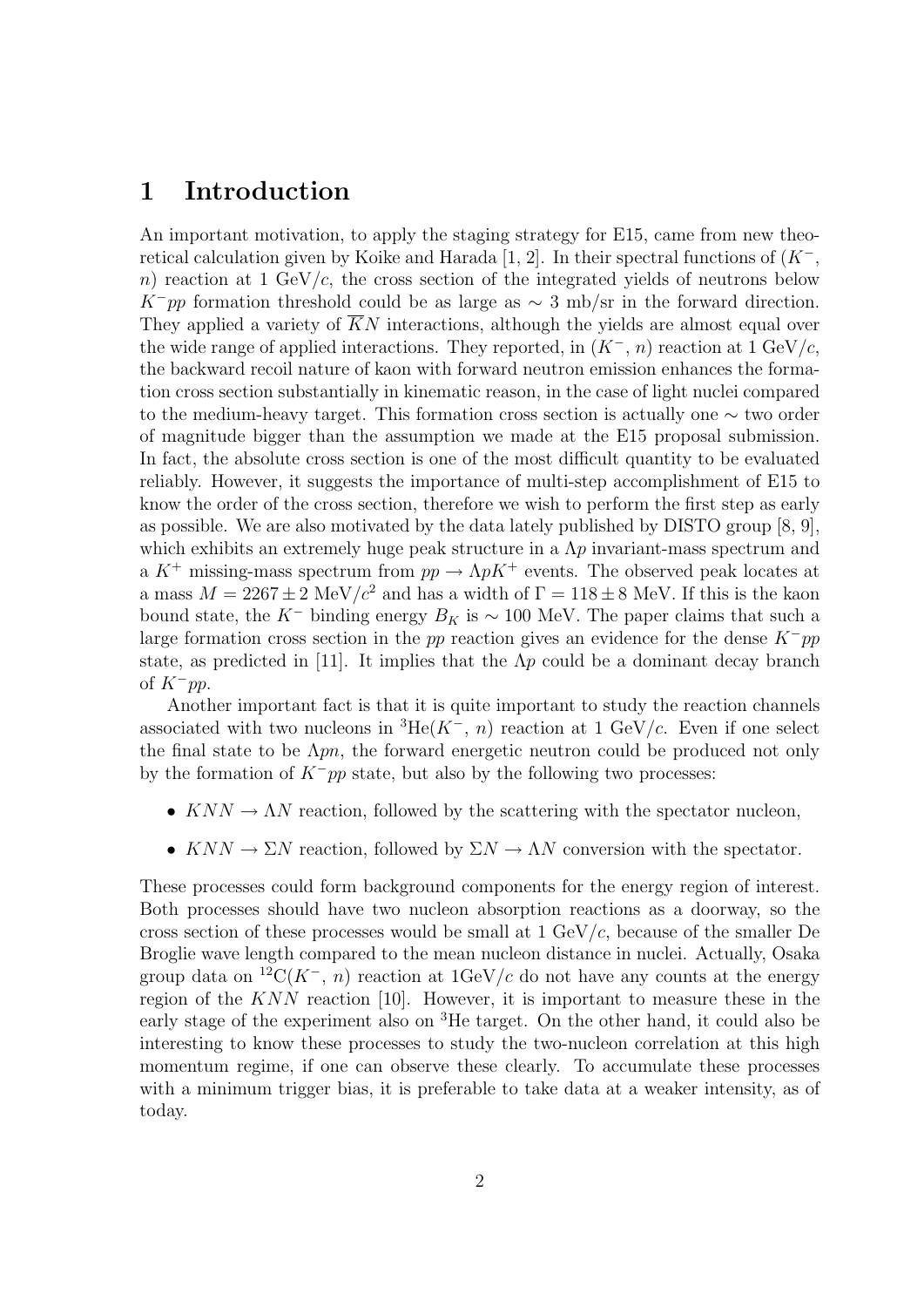### **2 Two new papers on** *K−pp*

Recently, theoretical spectral functions of forward neutron missing mass of <sup>3</sup>He(*K−*, *n*) reaction have been reported by Koike and Harada assuming various  $\overline{K}N$  interactions. Figure 1 shows two examples of their neutron spectral functions. Left panel of FIg. 1 shows a neutron spectrum for the deep potential originally reported by Akaishi and Yamazaki [3]. The right panel is that for an even deeper potential suggested by FINUDA data [4].



Figure 1: Calculated semi-exclusive spectra of the <sup>3</sup>He(in-flight *K−, n*) reaction at  $p_{K^-} = 1.0 \text{ GeV}/c$  and  $\theta_{lab} = 0^0$  for potentials (left)  $V_0 = -237$ ,  $W_0 = -128 \text{ MeV}$  and (right)  $V_0 = -404$ ,  $W_0 = -213$  MeV, measured from  $K^-pp$  threshold. Each spectrum is composed of two bumps, a bound  $K^-pp$  and a  $K^-$  quasi-free conversion ( $E_n < 0$  and *>* 0, respectively).

As shown in the figures, there are large amount of neutron cross section at forward angle  $\theta_{lab} = 0^0$ . The yield below threshold is as much as about 2  $\sim$  3 mb/sr. On the contrary, we assumed the production cross section as small as  $10 \mu b/sr$  in the E15 proposal [13], based on the previous works [5, 6, 7]. Koike and Harada reported that the present huge cross section is expected only for the light nuclei, such as *K−pp*, while they have predicted a much smaller yield for a heavier target which is consistent with the previous works. They claimed that the large cross section results partly from the spin-isospin dependence of the intermediate  $K^-p$  state, which they properly take into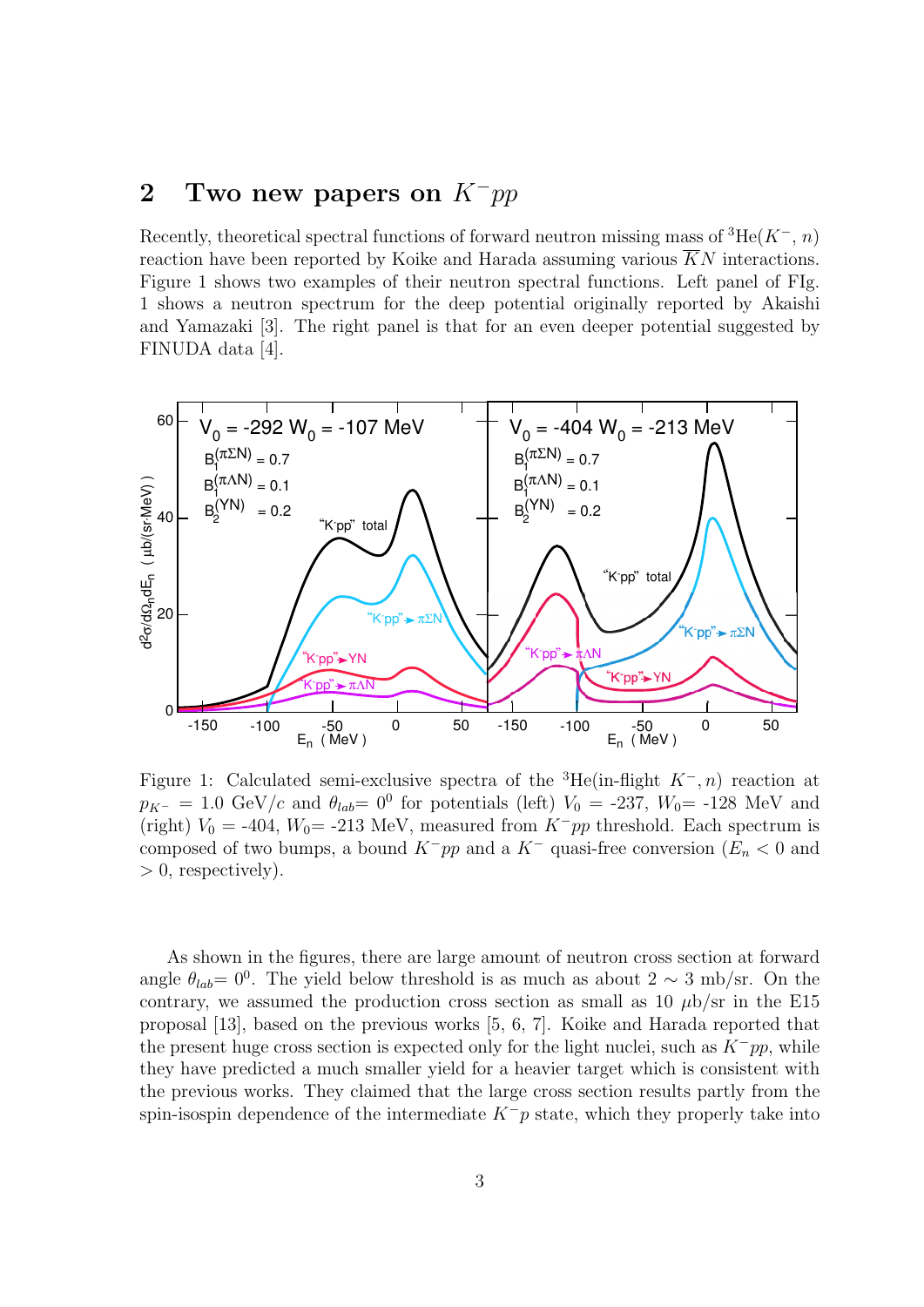account, and partly due to the momentum transfer reduction by producing a highmomentum forward neutron. This discrepancy of the production cross section of two orders of magnitude is should greatly favor the E15 experiment.

Among several experimental candidates of kaonic nuclear state/cluster reported so far, the DISTO data is quite remarkable in its statistics [8, 9]. Recently, data from the



Figure 2: An experimental  $K^+$  missing-mass deviation spectrum of  $p + p \rightarrow \Lambda + K^+ + p$ channel observed at DISTO [**?**]. Large momentum transfer protons and kaons are selected by  $|\cos(\theta_{CM,p})| < 0.6$  and  $-0.2 < \cos(\theta_{CM,K^{+}}) < 0.4$ .

DISTO Collaboration on the exclusive  $pp \to pK^+\Lambda$  production at  $T_p = 2.85$  GeV have been fully analyzed, to search for a deeply bound *K−pp* (=*X*) state. The reported spectrum is shown in Fig. 1, in which a distinct broad peak with a mass  $M_X = 2265.2$ MeV/ $c^2$  with a width of  $\Gamma_X = 118.8 \text{ MeV}/c^2$  is revealed.

One of the most mysterious nature of this peak structure, observed in DISTO data, is its energy. As it is indicated in the figure 2, it is located just on the  $\Sigma \pi n$  threshold. Naively, it is expected that the spectral function close to the energy threshold should have structure if it can couple with the state. Since the experimental data are for exclusive  $p + \Lambda + K^+$  particles, the paper is focused on  $K^-pp \to \Lambda p$  decay channel. In the few body case, as it is the case, a narrow cusp structure would be the naive expectation to the spectral function, when the pole is located just on a new openchannel, while the peak structure found in DISTO is quite symmetric as it is fitted in the paper. A symmetric peak is expected only when the pole is well separated from the open channel threshold, as it is the case shown in 1, either shallower or deeper. In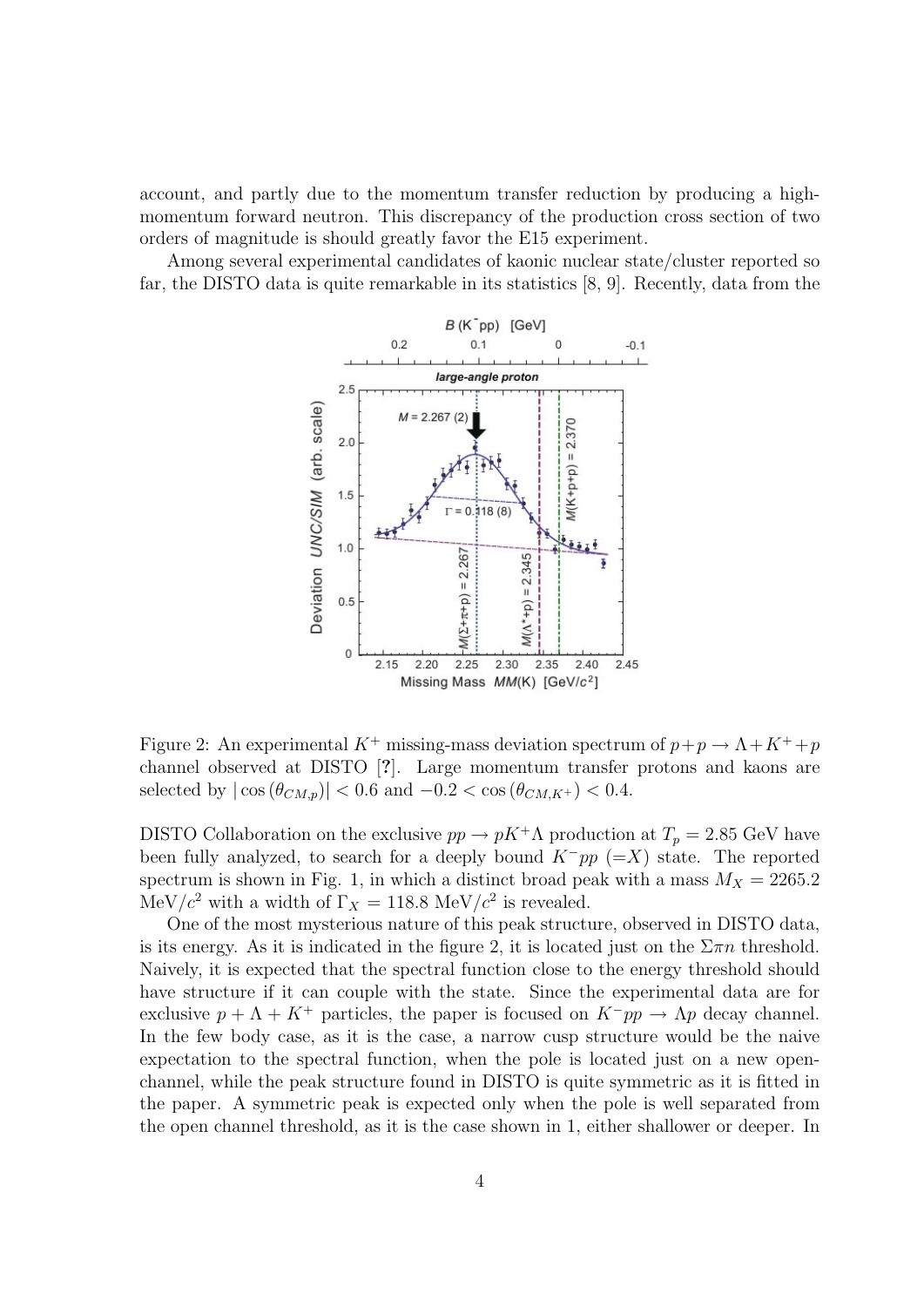the present case, the spectrum is only for the  $\Lambda p$  decay channel, where a symmetric peak structure is expected when the Λ*p* decay is dominant and the pole comes to the  $\Sigma \pi p$  threshold [12].

Another problem is that the kaon quasi-free process could not be seen in the spectrum, because the DISTO events are exclusive *p*Λ*K*<sup>+</sup> events, which do not include the emission of Λ*<sup>∗</sup>* . It should be nicer to observe a spectrum including the *K<sup>−</sup>* quasi-free region. Therefore, the study of strange di-baryon / *K−pp* study using different reaction channels is vitally important and urgent, at present.

#### **2.1 Yield estimation based on KH**

The yield for the  $K^-pp$  production with the expected decay such as  $K^-pp \to \Lambda p \to$  $p\pi$ <sup>−</sup>*p* is estimated to be 4,500 signals in the following way.

$$
Yield = N_{K^-} \times t \times d\sigma/d\Omega_{\theta=0^{\circ}} \times R_{K^-pp \to \Lambda p} \times r_{\Lambda \to \pi^-p} \times A \times \epsilon,
$$

where

*N*<sub>*K*<sup>−</sup> : Total number of kaons.</sub>

*t* : Thickness of the target.

 $d\sigma/d\Omega_{\theta=0}$ ° : Differential cross section of the *K<sup>−</sup>pp* production with neutron emission at  $\theta = 0^\circ$ .

 $R_{K-pp\rightarrow\Lambda p}$  : Branching ratio of  $K^-pp\rightarrow\Lambda p$ .

 $r_{\Lambda \to \pi^- p}$  : Branching ratio of  $\Lambda \to \pi^- p$ .

 $A:$  Acceptance of the detector system (neutron counter  $+$  CDS).

 $\epsilon$ : Overall efficiency (trigger efficiency, DAQ efficiency and analysis efficiency).

According to the result of the beam tune for the K1.8BR [14], the yield of kaons per spill with 30kW operation is estimated to be  $3.0 \times 10^5$  kaons/spill. Therefore, the total yield of kaons in one week is calculated to be

 $3.0 \times 10^5$ [kaons/spill] $\times 600$ [spills/hour] $\times 8$ [hours/shift] $\times 21$ [shifts] =  $3.0 \times 10^{10}$ kaons.

The thickness of the liquid <sup>3</sup>He target is  $1.4 \times 10^{23}$  cm<sup>−2</sup>. We take 3 mb/sr for  $d\sigma/d\Omega_{\theta=0}$ <sup>*∘*</sup> from [1], [2].  $R_{K^-pp\to\Lambda p}$  is set to be 0.5 and  $r_{\Lambda\to\pi^-p}$  is taken to be 0.63 from *Particle Data Group*. The acceptance of the detector system is calculated to be 5.3 msr (= 4*π ×* 0*.*00042) by the Monte Carlo simulation with the assumption of isotropic decay of *K−pp*. The overall efficiency is set to be 0.7. Therefore, we can collect 4,500 signals for *K−pp* in one week run with 30kW*·*week operation.

Fig. 3 shows a simulated neutron missing-mass spectrum assuming DISTO peak structure at 3 mb/sr, under the other assumption listed above. Actually, the forward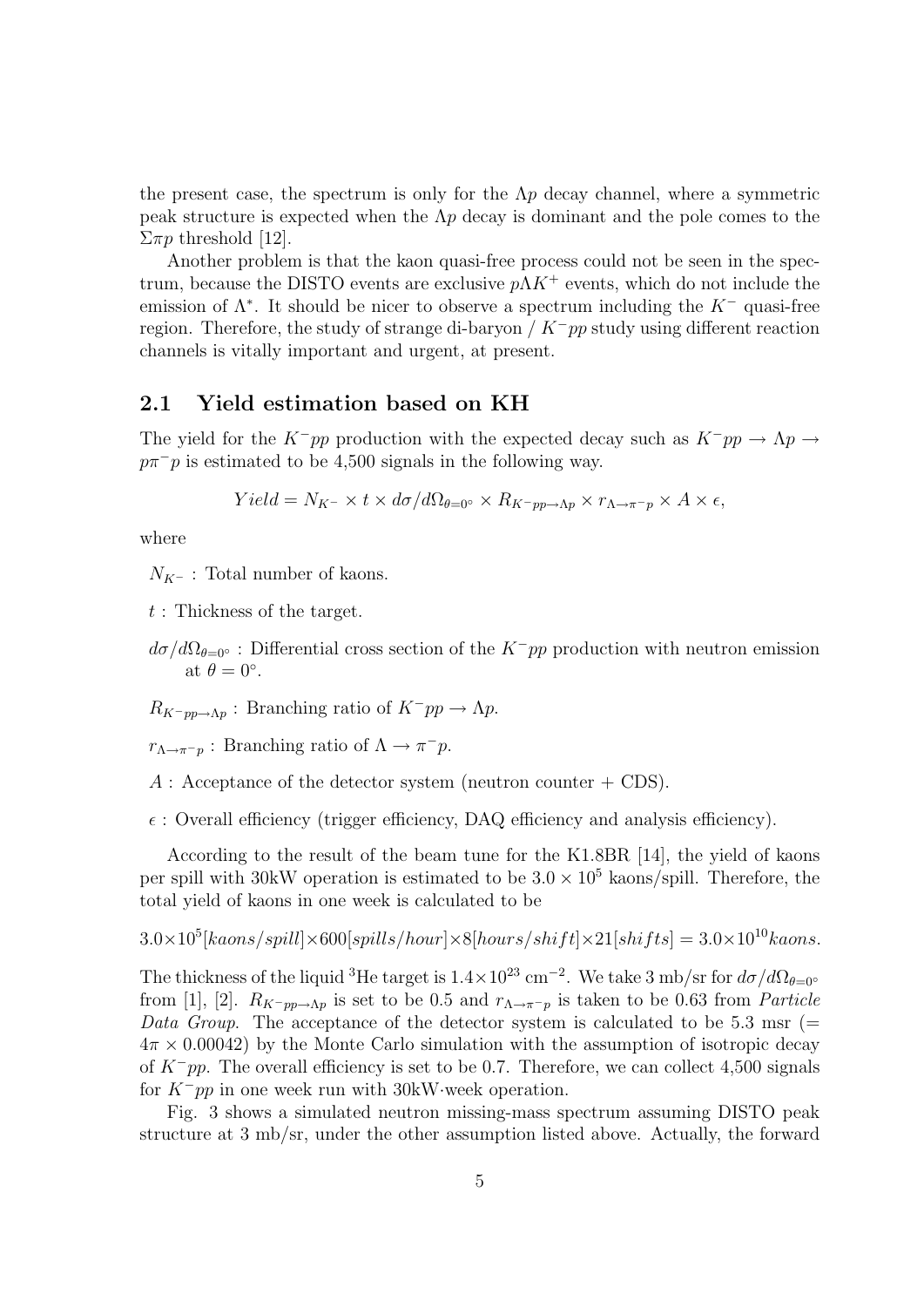

Figure 3: Simulated neutron missing mass spectrum with (red) Λ*p* decay channel are fully reconstructed in our cylindrical spectrometer CDS, detecting forward neutron in NC arrays, in which we assumed 3 mb/sr for the production cross section located at energy and width reported by DISTO, and (black)  $\Sigma^{0}p$  decay channel is summed. Two background processes are also shown, namely, (blue)  $\overline{K}NN \rightarrow \Sigma N$  followed by  $\Sigma\Lambda$ conversion with a spectator nucleon, and (green)  $\overline{K}NN \rightarrow \Sigma N$  followed by scattering with the spectator. These background processes are simulated by two step PWIA calculation. These backgrounds are not known well so the yields are arbitral (assumed to be 3 mb/sr for each process).

cross section of 2 *∼* 3 mb/r is only for the total formation rate below *K−pp* threshold. As it is seen in Fig. 1, when we observe the *Y N* decay channel exclusively in CDS, which is most efficient channel to be detected by E15 apparatus, then the partial formation cross section will be reduced substantially, depending on the potential strength. The *YN* decay channel also strongly depends on not well known parameter of the kaon two-nucleon absorption-reaction strength,  $B_2^{YN}$ , given in reference [2]. Therefore, this estimation is rather optimistic in several way, so we cannot accomplished E15 itself within present first-stage run, although the data is vitally important to evaluate the full intensity required for E15 in reliable way. It should also be pointed out that the background will be quite small for  ${}^{3}He(K^{-}, n)$  reaction at 1 GeV/*c*. Actually, Osaka group already performed performed  ${}^{12}C(K^-, n)$  experiment at the same momentum, and reported background-free nature of their spectra [10] with much more simple experimental setup. The  ${}^{3}$ He is much lighter than  ${}^{12}$ C, so the background naturally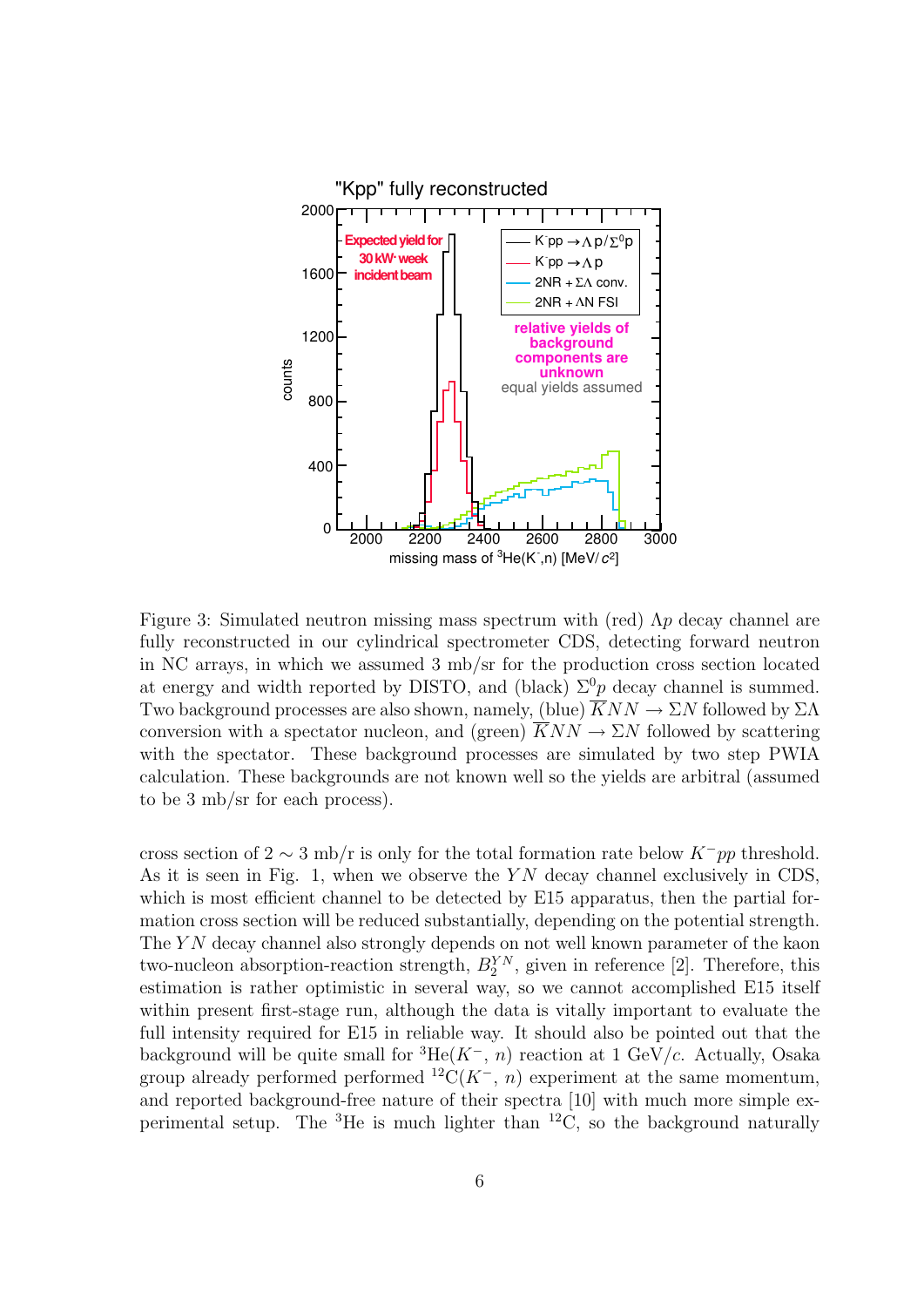expected to be less severe.

## **3 Study of background initiated by** *KNN*

Another motivation to perform a first-stage production run is the background study. As it is described, we are expecting that the background will be small. However, it is strongly recommended to examine the background on <sup>3</sup>He target as a part of E15 data.

In <sup>3</sup>He( $K^-$ , *n*) reaction, two nucleon reaction channels (2NR),  $\overline{K}NN \rightarrow YN$ , could occur. As mentioned, many experimental data show that the 2NR strength drastically reduces for higher momentum region of the initial particles. Even if we assume that 2NR can happen at 1 GeV/*c*, these events can be clearly identified kinematically because the process associated with a spectator nucleon, when the event does not associate with final state interaction.

Relatively difficult background may form when 2NR events are followed by either ΣΛ conversion or scattering with the spectator nucleon, successively as a cascade reaction. To observe these channels without having strong bias on data with E15 setup, we need to reduce the tightness of the event trigger level. As an example, expected distribution of 2NR process followed by  $\Sigma\Lambda$  conversion, simulated by two step PWIA calculation, is shown in Fig. 4. As shown in the figure, most of the event will be omitted by full E15 event trigger logic, namely  $\Lambda(\rightarrow p\pi^-)p$  tracks in CDS and a neutron hit in NC. It should be noted that the data gives  $\Lambda pn$  correlation at high energy region, so it is also important if we can observe these events.

Another event example to be examined is "one proton missing from CDS". If *K<sup>−</sup>* reaction produces high momentum neutron in the forward direction, so the other particle should be boosted in the backward direction. This means that the requirement of Λ*p* track reconstruction in CDS limits the lower energy boundary for "*K−pp*" events. By allowing one proton missing, we can extend the sensitivity in the low energy region, as shown in Fig 5. As shown in the figure, "fake-peak" structure appears initiated by 2NR, thus it is quite important to study these background channels.

#### **4 Discussion and conclusion**

Presently, we are preparing E15 and E17 experiments extensively, both experiments have common basic experimental apparatus, at K1.8BR. The E15 experiment "A search for deeply-bound kaonic nuclear states by in-flight <sup>3</sup>He(*K−, n*) reaction" is proposed and approved at the stage when it is believed that the machine intensity will reach 100 kW power rather easily. Actually, number of approved experiments assumed full PS intensity of 9  $\mu$ A proton at 30 GeV (270kW) for several weeks, which means about 1 MW*·*week running time. In fact, we requested two weeks of commissioning run and the 5.5 weeks of production run for E15 at K1.8BR, and got an approval as one of so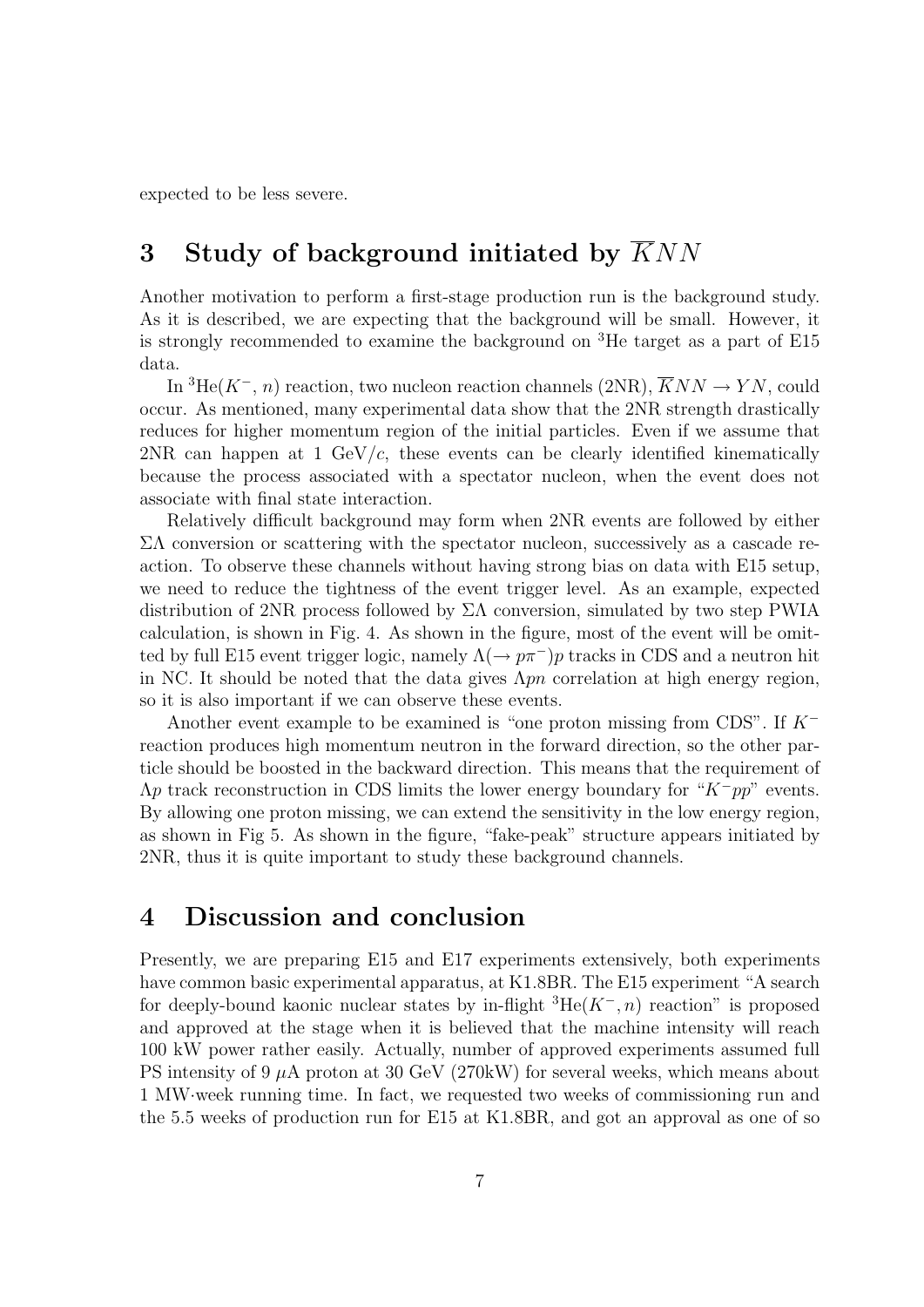

Figure 4: Simulated event distribution of 2NR process followed by  $\Sigma\Lambda$  conversion on *pn*Λ Dalitz's plot at CM, for without requesting a neutron hit in NC array. Black circle is the kinematical boundary, blue dashed line is the rough acceptance boundary for Λ*p* in CDS without NC coincidence, and orange dashed line is that for E15 trigger  $(\Lambda p)$  in CDS and neutron hit in NC.

called *Day-One* experiments. On the other hand, 1 MW*·*week production run is still a way to go to realize in short term, in spite of all the hard work of the J-PARC machine stuff. At present, the proton beam power is at around 3 kW and the duty factor of about 20%.

It seems that the machine can improve the beam power rather easily compared to the improvement on the duty factor. In this situation, the performance of pion incident experiments are quite limited compared to that of kaon, because of the high multiplicity in the beamline tracker. In the kaon incident experiments, this difficulty does not tangible up to 100 kW, because kaons are about two orders of magnitude rare particles than pions. Thanks to the kaon separated beam optics, most of the time structure of the slow extracted beam will be killed at the DC separator.

At this stage, we wish to perform first-stage production run of E15 with 30 kW*·*week integral proton beam. We believe that this integral intensity can be achievable even in the latter half of the next year at J-PARC K1.8BR. If the production cross section is as large as *∼*mb/sr at 0 dgree, as it is reported by Koike and Harada, there is a good chance to observe a signal with the first-stage production run. We will also perform a detailed background study by loosing E15 trigger condition. To accumulate minimum bias data with this condition, present kaon yield is preferable rather than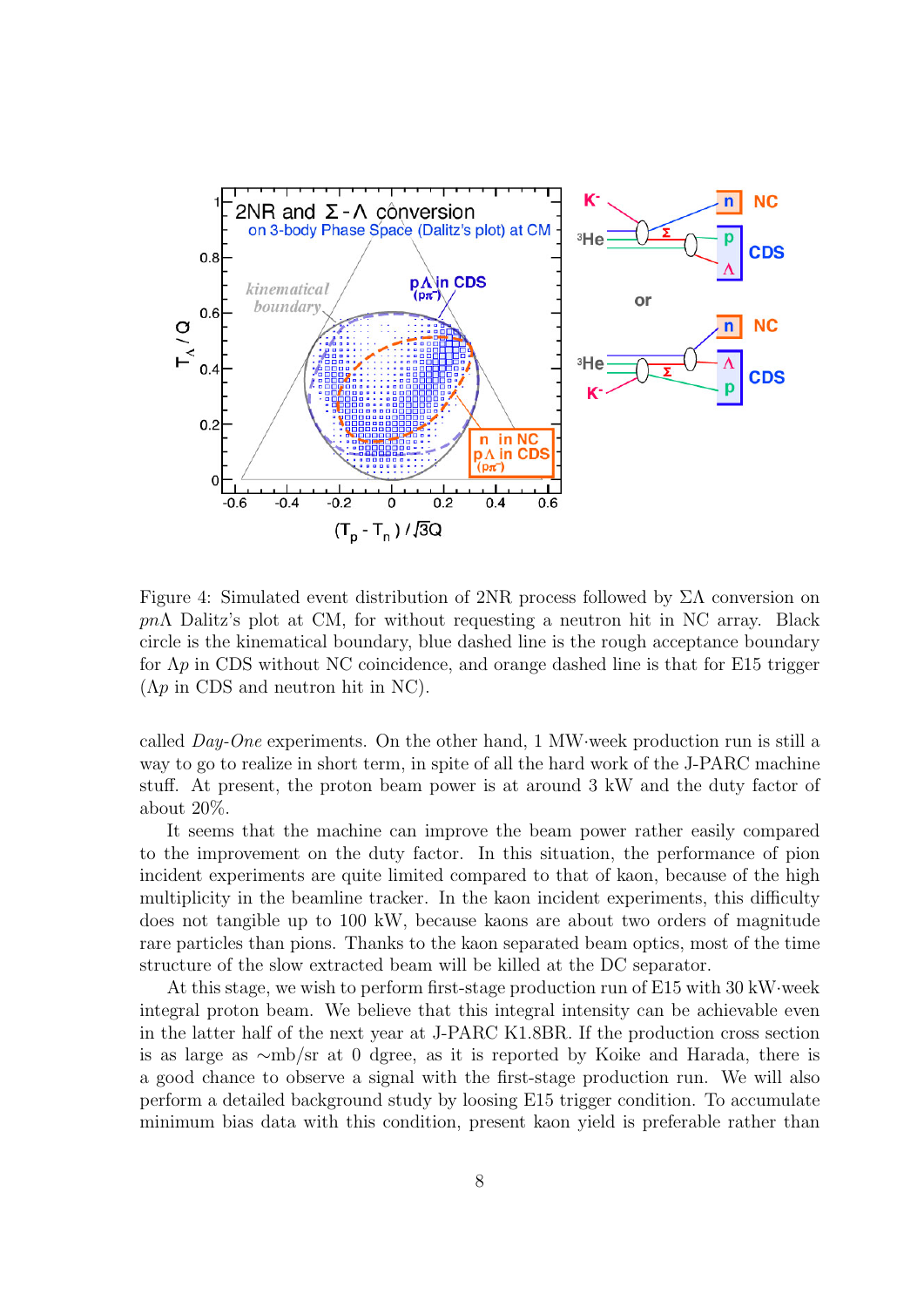

Figure 5: Simulated neutron missing mass spectrum allowing one proton missing from CDS. Histograms are same as in Fig. 3. It is shown that the acceptance increased by factor two (vertical scale), and the acceptance limit at low energy side is extended by allowing one proton missing.

the full intensity of the J-PARC. This data might give information of three-body force of Λ*pn* as well. We wish to run E15 first-stage production run as soon as possible after the accomplishment of E17.

### **References**

- [1] T. Koike and T. Harada, Phys. Lett. **B652** (2007) 262.
- [2] T. Koike and T. Harada, Phys. Rev. **C80**, 055208 (2009).
- [3] T. Yamazaki and Y. Akaishi, Phys. Lett. B535, 70 (2002); Proc. Jpn. Academy, Series B 83, 144 (2007) (arXiv:0805.4382 [nucl-th]).
- [4] M. Agnello et al., Phys. Rev. Lett. 94, 212303 (2005)
- [5] J. Yamagata et. al. Prog. Theo. Phys Vol 114 (2005) 301.
- [6] A. Cieply et al. Nucl. Phys. A696 (2001) 173.
- [7] T. Kishimoto, Phys. Rev. Lett. 83 (1999) 4701.